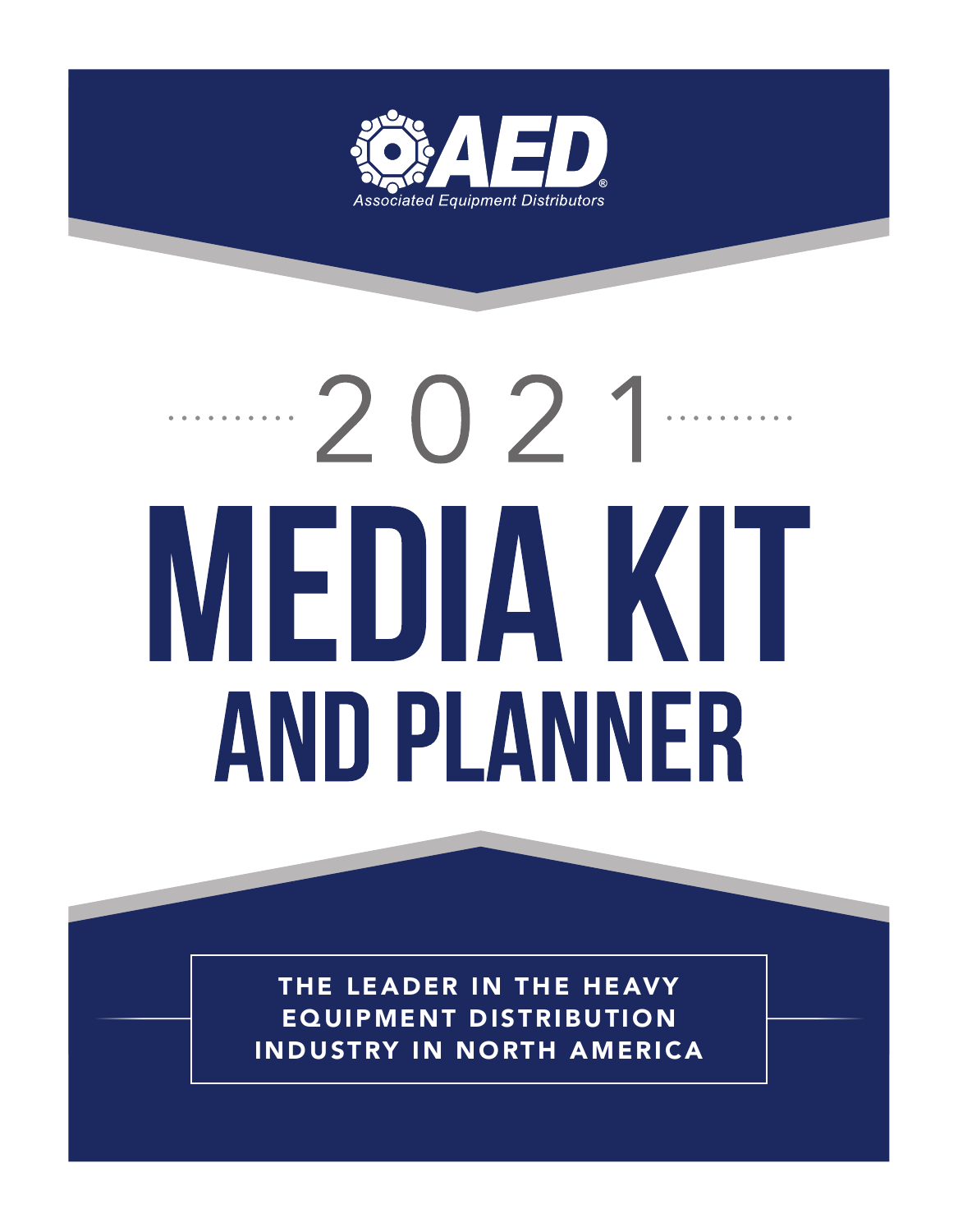## **Your AED Advertising Experience**

Advertising with AED is the most powerful, effective way to connect with AED's extensive population of equipment distribution industry professionals – and there are many creative ways to customize your own marketing plan of attack.

#### *GET YOUR MESSAGE HEARD!*

AED is committed to helping companies reach our equipment distribution industry audience. With industry leading advertising exposure through publications like CED, we provide an excellent platform for communicating your value proposition. We look forward to developing a marketing program to connect your message with those who are serious about becoming more efficient and profitable using your products and services.

AED should be the cornerstone of your marketing plan to communicate with the industry's most influential decision-makers and top equipment distribution companies. There are also opportunities to expand your plan with unique member profile stories about your company, your products, and what makes you great!

Every marketing plan should start and end with the return on investment in mind. With AED, your investment reaches the greatest number of companies directly involved in the equipment distribution industry– and it reaches those who are highly engaged decision makers.

### **HOW TO GET STARTED**

Call your Business Development Specialist today for details and to reserve your placement space and learn about other customized options. Special advertising opportunities are available on a first-come, first-served basis.



Jon Cruthers, *Vice President*  Phone: 630-468-5127 Email: jcruthers@aednet.org



Michael Kondrath, *Business Development Specialist*  Phone: 630-468-5121 Email: mkondrath@aednet.org Northeast and Midwest US, Canada, and Asia-Pacific



Denis Budz, *Business Development Specialist*  Phone: 630-468-5119 Email: dbudz@aednet.org West, Rocky Mountain. South Central, and Southeast US, Europe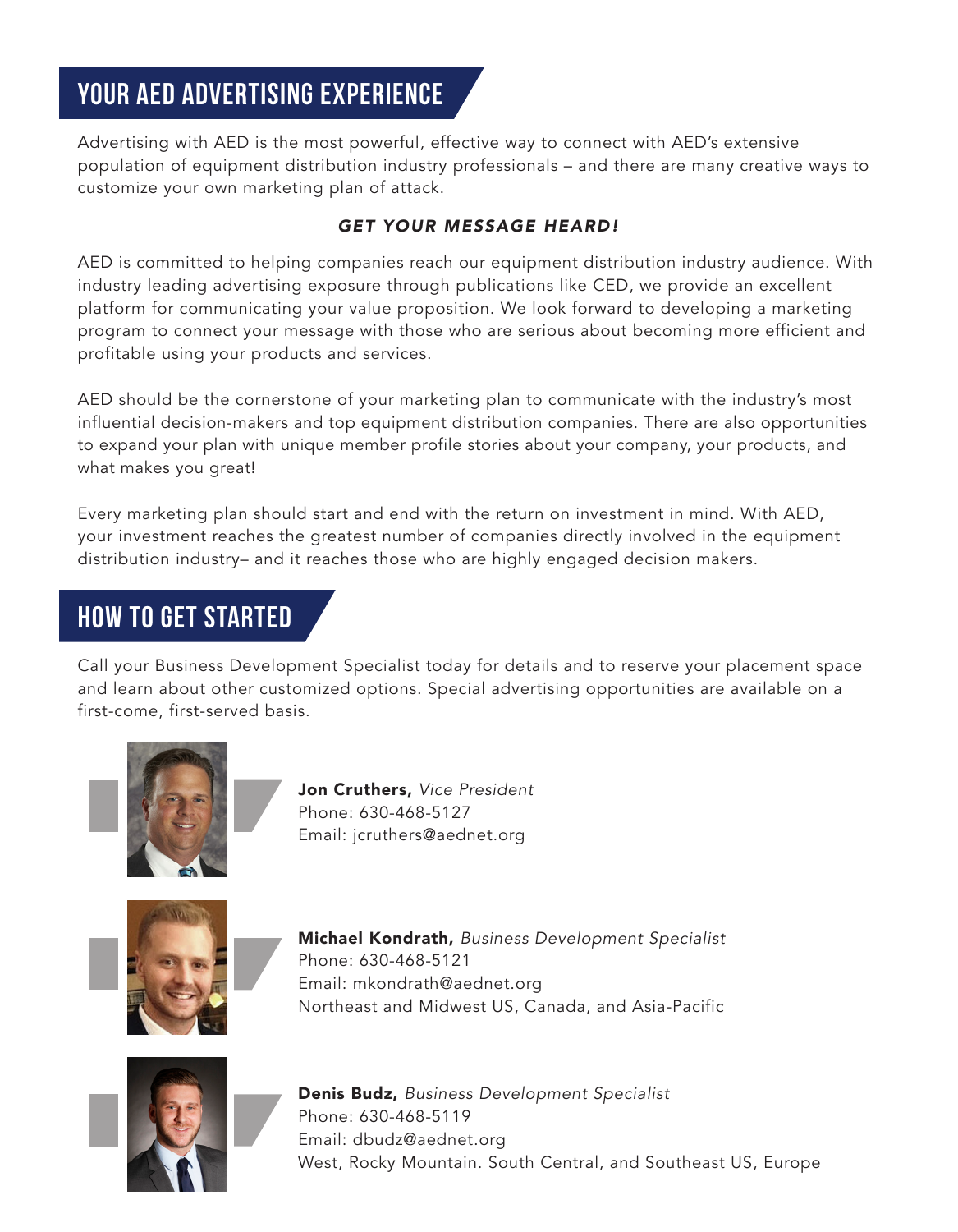## **CED BY THE NUMBERS**

**93%**

of CED readers perceive companies that advertise in CED as *more supportive* of the industry and association

**82%**

of CED readers are *more than likely* to consider purchasing products and services from companies that advertise within the publication and/or websites.

**77%**

of subscribers have *called or visited a website* because of an advertisement they viewed in CED

**89%**

of CED readers keep the issue for *at least a month* or longer

of CED readers spend *at least 30 minutes*  reading each issue of the publication

**86% 86% 86% 86% 86% 86% 86% 86% 86% 86% 86% 86% 86% 86% 86% 86% 86% 86% 86% 86% 86% 86% 86% 86% 86% 86% 86% 86% 86% 86% 86% 86% 86% 86% 86% 86% 86%**

of CED readers have read *three out of the past four* issues from cover to cover

**77%**

of CED readers are Dealers/Distributors with over *\$60 bil in sales*, more than *130,000 workers*, and *5,100 branches*



58% Executive (C-level, President, VP, Owner)

18% General Managers

15% Sales & Marketing

9% Other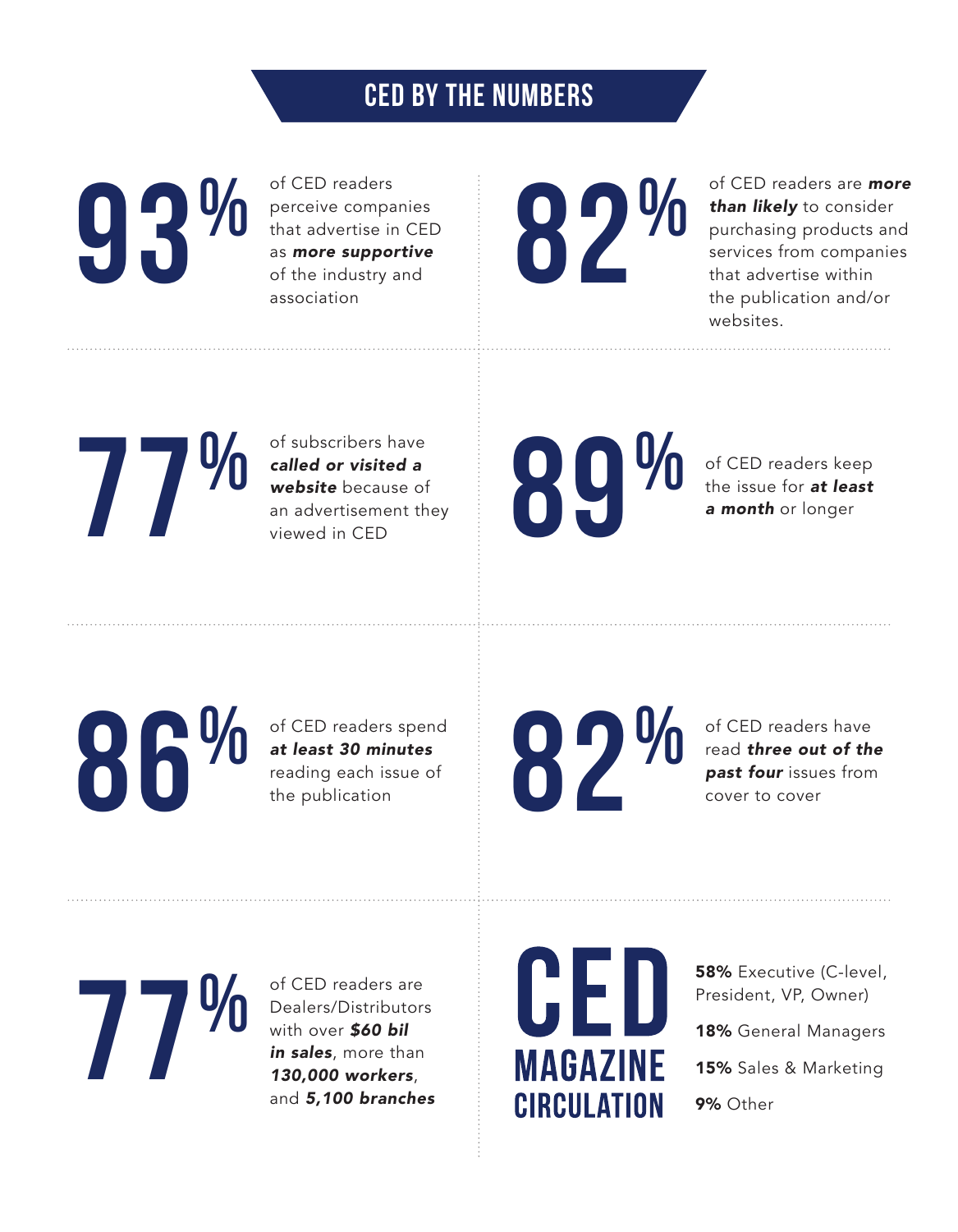## **CED MAGAZINE PRINT ADVERTISING RATES**

| <b>AD SIZE</b>                           | 1X      | 3X      | 6X      | 12X     |
|------------------------------------------|---------|---------|---------|---------|
| Spread                                   | \$6,125 | \$5,400 | \$4,800 | \$3,450 |
| <b>Full Page</b>                         | \$3,450 | \$3,050 | \$2,910 | \$2,650 |
| 2/3 Page Vertical                        | \$3,010 | \$2,670 | \$2,560 | \$2,335 |
| 1/2 Page Horizontal, Vertical, Or Island | \$2,695 | \$2,405 | \$2,305 | \$2,110 |
| 1/3 Page Vertical or Square              | \$2,360 | \$2,120 | \$2,040 | \$1,880 |
| 1/4 Page Vertical                        | \$2,070 | \$1,875 | \$1,810 | \$1,675 |

\*The rates featured in this table are gross rates.

\*Rates will be linearly interpolated between published rates as needed to reflect the actual frequency of placement.

#### Color Rates

The prices above include digital four-color printing.

#### Special Placements

Inside Front Add \$600 Inside Back Add \$400 Outside Back Add \$700

#### Guaranteed Position

Add 10% of gross.

#### General Rate Policy

All publication rates are subject to change.

CED Magazine reserves the right to reject advertising that it feels is not in the best interest of the magazine's standards.

The copy is subject to approval by the Editor-in-Chief.

Advertisers who cancel before the content deadline date of their placement will be charged a \$350 advertising cancellation charge plus the adjusted rate to reflect the actual number of placements.

All advertising contract cancellations require 30 days' written notice before the content deadline close date.

| Ad Sizes*                             | 1/2 Horizontal - 7.25" x 4.875"          | *For full page spread<br>ads with bleeds, please |
|---------------------------------------|------------------------------------------|--------------------------------------------------|
|                                       | 1/2 Vertical $\frac{1}{2}$ 3.5" x 10"    | allow 0.25" on all size.                         |
| Full Page - 8.25" x 10.875"           | 1/3 Square - 4.75" x 4.875"              | Place all important                              |
| 2/3 Vertical $-$ 4.75" x 10.875"      | 1/3 Vertical $\frac{\ }{\ }$ 2.3" x 10"  | text, logos, and images<br>within the live area  |
| 1/2 Island $\frac{1}{2}$ 4.75" x 7.5" | 1/4 Vertical $\frac{1}{2}$ 3.5" x 4.875" | (inside 0.25" on all sides)                      |

#### Advertising Requirements:

Preferred File Format: Please provide your advertisement as a high-resolution PDF file.

#### Submitting Your Advertisements:

Email: mcabral@aednet.org. Please include in the subject line: CED Ad for <issue month>. \*If the file sizes are larger than 10MB, please upload to AED's Hightail account: bit.ly/CEDupload

> QUESTIONS? Contact Martin Cabral, Associate Director of Production Phone: 630-468-5118 | Email: mcabral@aednet.org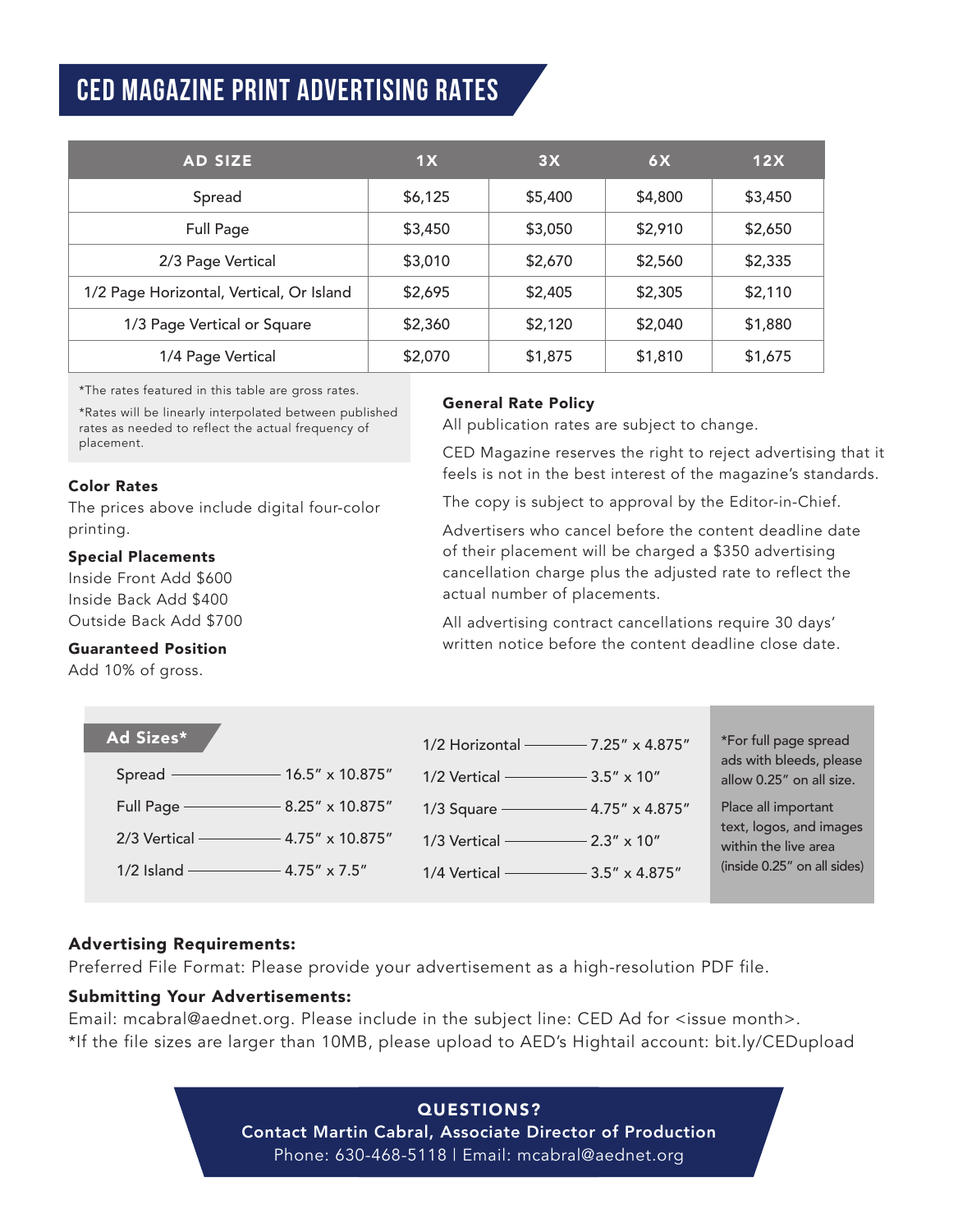## **editorial calendar**

| <b>MONTH</b>           | <b>CONTENT</b><br><b>DEADLINE</b> | <b>ADVERTISEMENT</b><br><b>INSERTION ORDER</b><br><b>DEADLINE</b> | <b>ADVERTISEMENT</b><br><b>MATERIAL</b><br><b>DEADLINE</b> | <b>ISSUE PREVIEW</b>                                                                |
|------------------------|-----------------------------------|-------------------------------------------------------------------|------------------------------------------------------------|-------------------------------------------------------------------------------------|
| January +<br>February  | 1/5/2021                          | 1/8/2021                                                          | 1/15/2021                                                  | 2021 Summit Preview +<br><b>NEW!</b> Equipment Leasing<br>& Financing Showcase      |
| March                  | 1/25/2021                         | 2/5/2021                                                          | 2/12/2021                                                  | 2021 AED Summit<br>Guide + 2021 CONDEX<br>Showcase                                  |
| April                  | 2/22/2020                         | 3/5/2021                                                          | 3/12/2021                                                  | Technology Trends +<br><b>Technology Showcase</b>                                   |
| May                    | N/A                               | 4/9/2021                                                          | 4/16/2021                                                  | <b>Membership Directory</b>                                                         |
| June                   | 5/5/2021                          | 5/7/2021                                                          | 5/14/2021                                                  | <b>Workforce Development</b><br>+ Crushing & Screening<br><b>Equipment Showcase</b> |
| July                   | 6/4/2021                          | 6/11/2021                                                         | 6/18/2021                                                  | Education and Training +<br><b>Attachments Showcase</b>                             |
| August                 | 7/5/2021                          | 7/9/2021                                                          | 7/16/2021                                                  | Marketing and Social<br>Media + Road Building<br><b>Equipment Showcase</b>          |
| September              | 8/5/2021                          | 8/13/2021                                                         | 8/20/2021                                                  | Human Resources +<br><b>Compact Equipment</b><br>Showcase                           |
| October                | 9/3/2021                          | 9/10/2021                                                         | 9/17/2021                                                  | Strategic Planning +<br><b>NEW!</b> Equipment Trailer<br>Showcase                   |
| November +<br>December | 10/28/2021                        | 11/5/2021                                                         | 11/12/2021                                                 | 2022 CONDEX &<br>Hospitality Showcase                                               |

Deadline Definition Guide: Please note that some deadlines may be back to back for issues with timely subjects, I.E. March Summit Issue.

Content Deadline: This deadline is for individuals submitting articles for the publication and for advertising placement cancellations. Articles should be submitted to CED's Editor-in-Chief, Sara Smith (ssmith@aednet.org), in a Microsoft Word document attachment. All material including photos, logos and bios should be submitted by this date.

Advertisement Insertion Order Deadline: This deadline represents the due date of the signed insertion orders. All insertions should be signed and submitted to your dedicated sales representative by this date.

Advertisement Material Deadline: This deadline represents the due date for your advertisement and showcase material. If the material is not submitted by this date, the advertisement will be billed as per the signed insertion order and the issue will run without the placement being included.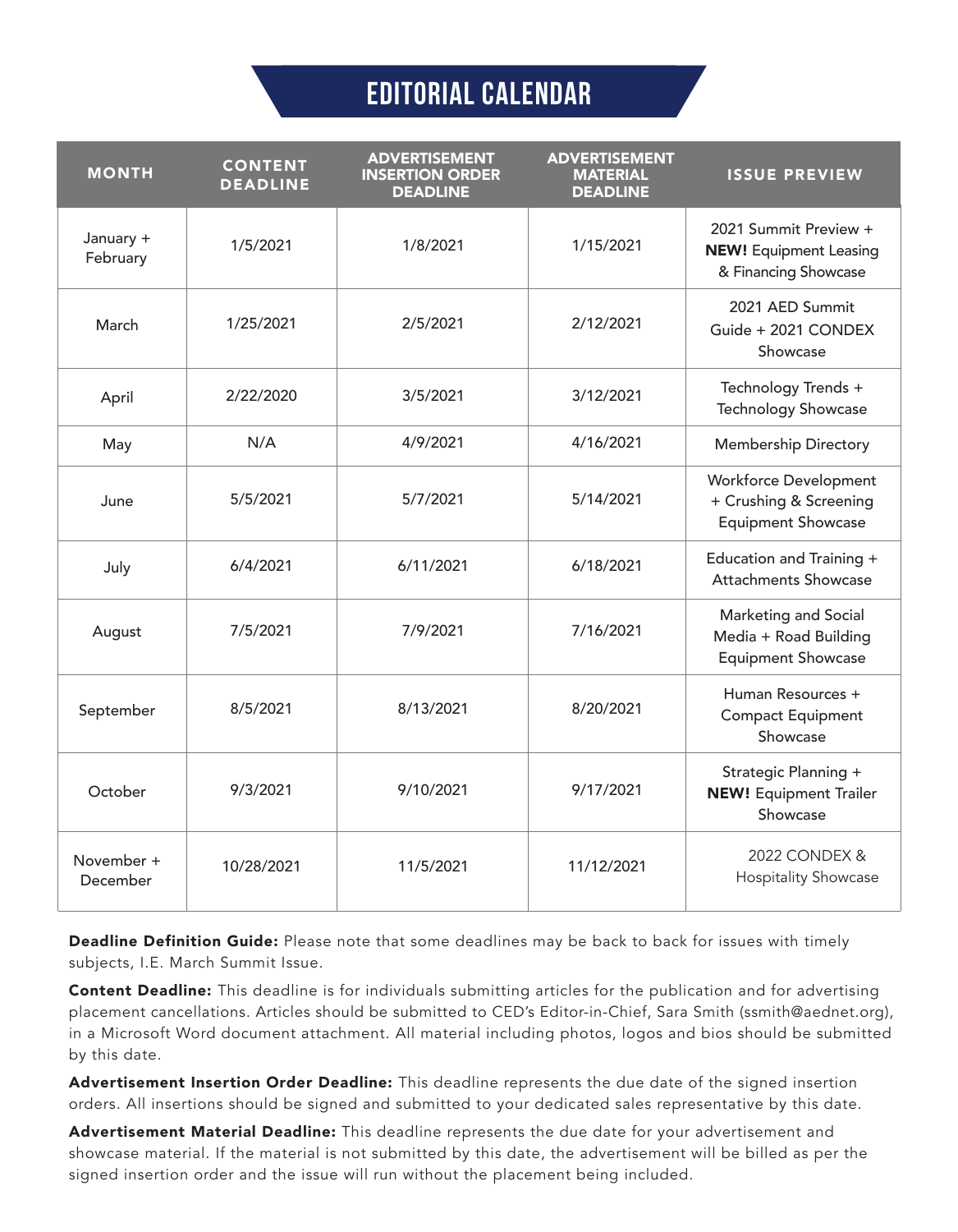Don't miss the *SPECIAL OPPORTUNITY* to be showcased in the *AWARD WINNING* CED Magazine available to all companies that offer industry leading equipment, products and services.

JANUARY/FEBRUARY – 2021 HOSPITALITY SUITE SHOWCASE

JANUARY/FEBRUARY – EQUIPMENT LEASING & FINANCING SHOWCASE

#### MARCH – 2021 CONDEX SHOWCASE

APRIL – TECHNOLOGY SHOWCASE

JUNE – CRUSHING & SCREENING EQUIPMENT SHOWCASE

JULY – ATTACHMENTS SHOWCASE

AUGUST – ROAD BUILDING EQUIPMENT SHOWCASE

SEPTEMBER – COMPACT EQUIPMENT SHOWCASE

OCTOBER – EQUIPMENT TRAILER SHOWCASE

NOVEMBER/DECEMBER – 2022 CONDEX & HOSPITALITY SUITE SHOWCASE

#### CONTACT YOUR SALES REP FOR MORE INFORMATION AND TO BE INCLUDED IN A SHOWCASE, *SPACE IS LIMITED AND WILL UP FAST!*

#### TWO SHOWCASE OPTIONS AVAILABLE

#### Standard:

150 words and a product/service image or company logo

- Complimentary for AED members
- \$1020 for non-members

#### Enhanced:

Highlighted listing with 300 words, product/ service image, company logo, sales contact with email address

- Complimentary for AED members with ad
- \$510 for AED members without ad
- \$2040 for non-members without ad

Upload your description, high resolution photo and logo to: bit.ly/CEDupload *\*AED will resize images and logos to approximately 150 x 150 dpi.*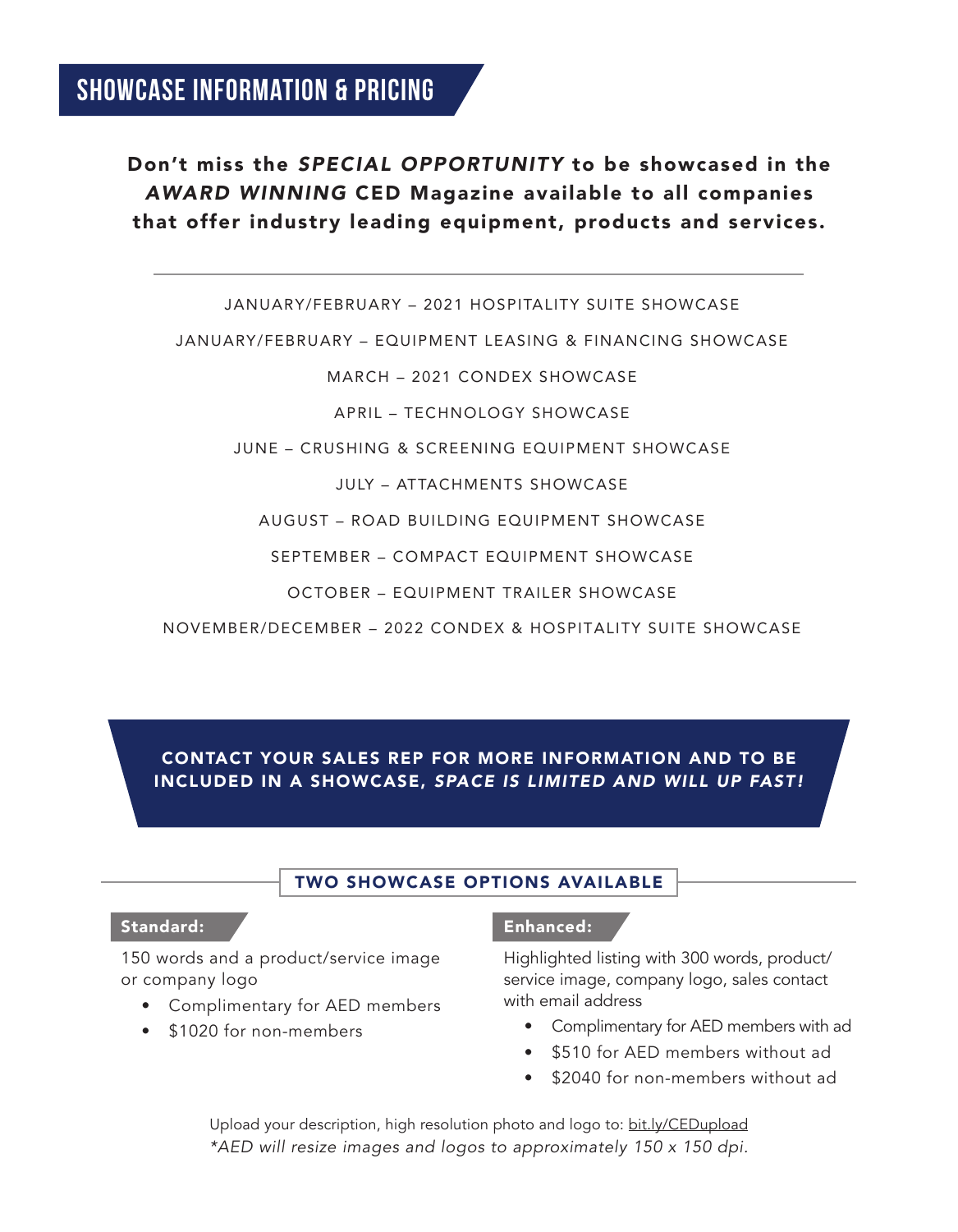## **SPECIAL ADVERTISING** OPPORTUNITIES

AED offers a variety of other advertising opportunities in both print and digital media to chose from. These options provide an excellent solution for expanding your exposure to your target audience.



#### AED TOP ADVERTISER

#### *Be recognized by AED members as a Top 25 CED Ambassador!*

To qualify as a CED Ambassador, your company must be among our top 25 advertisers for the 2021 calendar year based on orders placed before the end of 2020. CED Ambassadors will be recognized in the March 2021 CED issue distributed to all subscribers and all attendees to the 2021 AED Summit and will be recognized in the AED Membership Directory distributed in May 2021 to all AED members.

#### ENHANCED MEMBERSHIP DIRECTORY LISTINGS FOR ADVERTISERS

#### *Increase your brand awareness by advertising in the AED Membership Directory!*

Members with advertising placements in the May AED Membership Directory will receive a complimentary enhanced directory listing featuring their company logo and reference to the page number in the directory where their ad appears.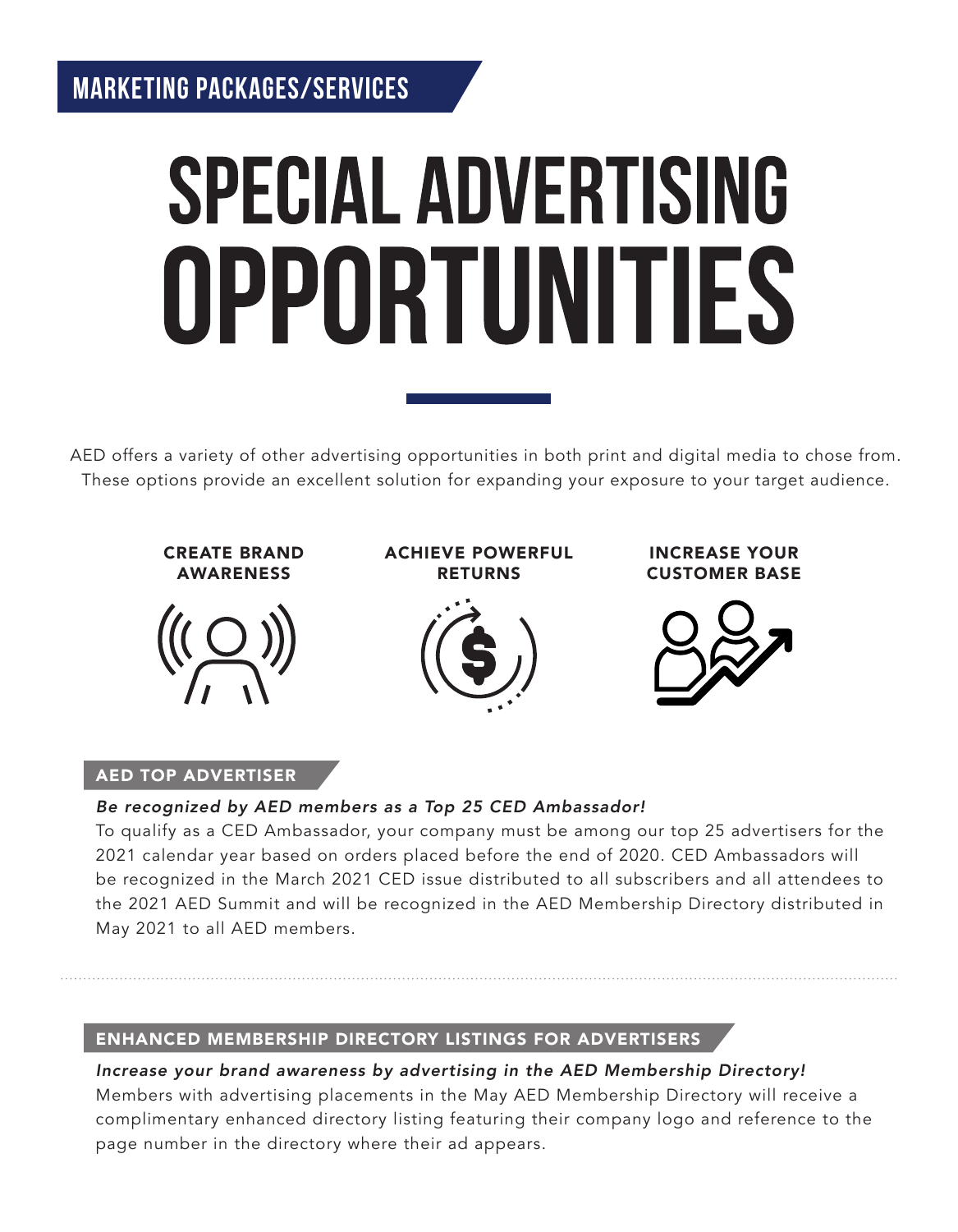## **Marketing Packages/Services**

#### AED360 MOBILE APP

AED360 brings the latest news and resources from Associated Equipment Distributors (AED) to your fingertips. Special advertising options include an app splash page and rotating banners.



\$2,500 per month

App Rotating Banner: \$500 per month

#### EMAIL MARKETING

Segmented email distribution by organization type, geography and individual type depending on desired demographics.



- $-$  \$2,500 for first 500
- $-$  \$4/email for second 500
- $-$  \$3/email for third 500
- $-$  \$2/email for fourth 500
- \$1/email for each additional over 2,000
- 20% additional for A/B emails

#### BELLY BANDS

Wraps and tip-ons can be targeted to specific subscribers by type and geographic location.

 $-$  March Issue of CED [Summit Issue]: \$4,500 (qty 3,000) January, February, April–December Issues: \$2,500 (qty 1,500)

#### INSERTS

Inserts can be targeted to specific subscribers by type and geographic location.

- -Two-Page: \$1,500 per issue (Jan, Feb, Apr-Dec) / \$2,500 per issue (Mar) 80 lb. gloss text
- -Four-Page: \$3,000 per issue (Jan, Feb, Apr-Dec) / \$5,000 per issue (Mar) 80 lb. gloss text
- -Eight-Page: \$5,500 per issue (Jan, Feb, Apr-Dec) / \$7,500 per issue (Mar) 100 lb. gloss text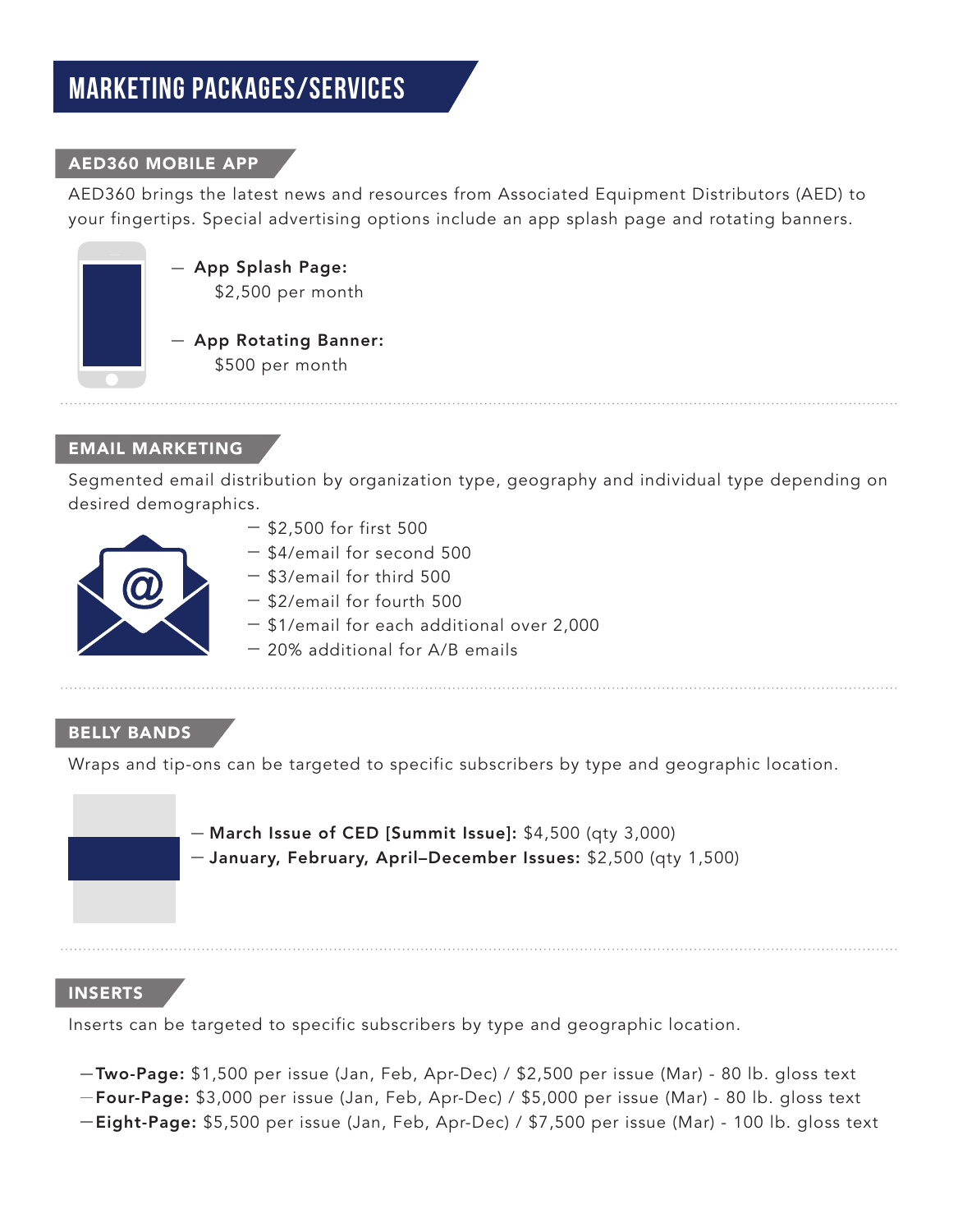#### CEDMAG.COM

CEDMag.com is the digital version of CED magazine in a mobile friendly website with support for digital advisements to complement your print advisements

| <b>DIGITAL ADS ON CEDMAG.COM</b> | 1X      | 3X    | 6X    | 12X   |
|----------------------------------|---------|-------|-------|-------|
| Leaderboard Ads (570 x 160)      | \$1,000 | \$800 | \$750 | \$700 |
| Side Box Ads (300 x 250)         | \$800   | \$640 | \$600 | \$560 |

#### **MASS MAILINGS**

Includes printing on 80 lb. cover paper and postage for postcards. Two-Page, Four-Page and Eight-Page brochures will print on 100 lb. text. AED will mail to members based on organization type, geography and individual type depending on the desired demographics. Postage is included in pricing below.

| POSTCARD (5.5" X 8.5")             | \$1.75 EACH |
|------------------------------------|-------------|
| TWO-PAGE (8.5" X 11" double-sided) | \$1.85 EACH |
| FOUR-PAGE (8.5" X 11" stapled)     | \$3.55 EACH |
| EIGHT-PAGE (8.5" X 11" stapled)    | \$3.95 EACH |
|                                    |             |

CONTACT YOUR SALES REP FOR MORE INFORMATION!